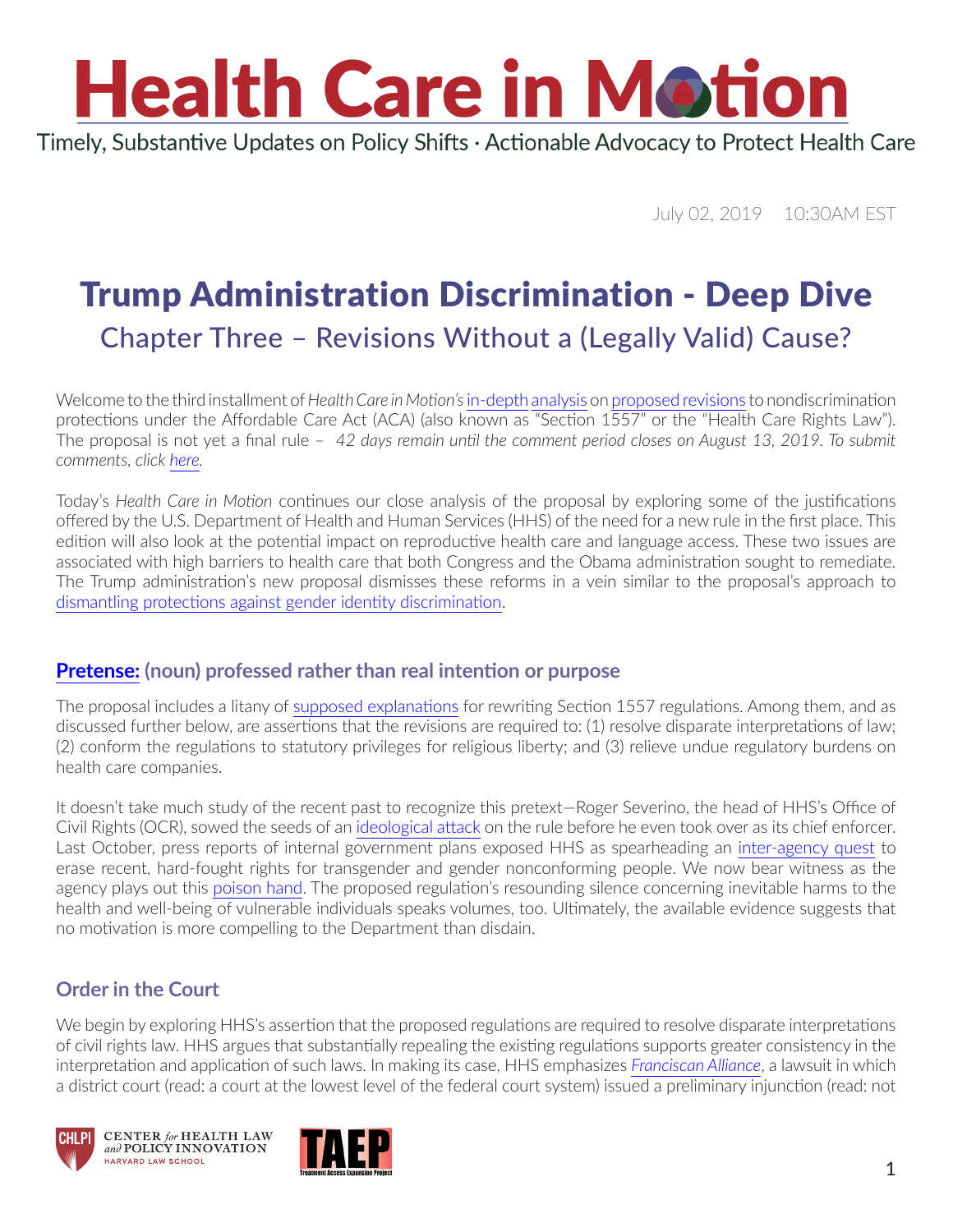a final ruling) of the existing Section 1557 regulations.

A full picture of how courts have interpreted existing law makes clear that HHS is putting undue importance on this preliminary ruling from a single federal district court. On the question of whether Title VII's use of the term "because of . . . sex" encompasses discrimination based on gender identity and gender non-conformance, at least four federal appeals courts (read: intermediate courts in the federal system one step below the U.S. Supreme Court) have reached conclusions that are directly at odds with *Franciscan Alliance*. Yet, HHS's commentary surrounding the proposed rule relegates this authority to a [footnote](https://www.newyorker.com/news/news-desk/ruth-bader-ginsburg-and-footnote-four).<sup>1</sup> While we can appreciate a good footnote, HHS's dismissive treatment of these holdings both exaggerates the existence of conflict among the courts and wrongly implies that the [weight of judicial](https://www.healthaffairs.org/do/10.1377/hblog20181002.142178/full/)  [authority](https://www.healthaffairs.org/do/10.1377/hblog20181002.142178/full/) aligns with the Trump administration's new interpretation.

Undermining this particular justification even further is the fact the U.S. Supreme Court has committed to reviewing [discrimination on the basis of sex in a series of employment cases](https://www.chlpi.org/wp-content/uploads/2013/12/HCIM_04_23_2019.pdf) next fall. HHS, allegedly driven by the courts, couldn't wait a few months for the highest court in the country to weigh in? No, because the proposal is part of the Administration's enactment of a regressive ideological agenda that it is determined to drive through.

#### **Nondiscrimination versus Religious Freedom**

Section 1557 regulations also represent another opportunity for the Administration to underscore its [invitation to](https://www.chlpi.org/wp-content/uploads/2013/12/HCIM_2_19_2019-1.pdf)  [discriminate under the guise of religious freedom and conscience protections;](https://www.chlpi.org/wp-content/uploads/2013/12/HCIM_2_19_2019-1.pdf) HHS justifies the revised regulations as necessary to support compliance with Congressional mandates on the matter.<sup>2</sup>

As explained in a previous *[Health Care in Motion](https://www.chlpi.org/wp-content/uploads/2013/12/HCIM_6_20_2019.pdf)*, the Health Care Rights Law expressly extends the reach of four federal civil rights laws into the health care system: title VI of the Civil Rights Act of 1964 (Title VI) (prohibiting racebased discrimination), title IX of the Education Amendments of 1972 (Title IX) (prohibiting sex-based discrimination), section 504 of the Rehabilitation Act of 1973 (Section 504) (prohibiting disability-based discrimination), and the Age Discrimination Act of 1975 (Age Act) (prohibiting age-based discrimination). Altogether, Section 1557 effectively prohibits health programs and activities that receive federal funding from discriminating on the basis of race, color, national origin, sex, age, or disability.

The court in *Franciscan Alliance* held that the Health Care Rights Law incorporates exemptions provided in Title IX.3 Specifically, the court held that the Health Care Rights Law incorporates Title IX's exemption for abortion services (i.e., that Title IX does not require educational institutions to provide or pay for abortion care). The court also held that the Health Care Rights Law incorporates Title IX's exemption for religious educational institutions: prohibitions on sex discrimination "shall not apply to an educational institution which is controlled by a religious organization if the application of this subsection would not be consistent with the religious tenets of such organization."<sup>4</sup> According to the *Franciscan Alliance* court and, now, HHS, the Obama-era regulations are unlawful without these exemptions.

To remedy this supposed flaw, HHS would explicitly recognize a number of religious and conscience exemptions,

 $4$  20 U.S.C. § 1681(a)(3).





 $\overline{1}$  Nondiscrimination in Health and Health Education Programs or Activities, 84 Fed. Reg. 27846, 27855 n.61 (June 14, 2019). <sup>2</sup> *Id*. at 27849.

 $3 \text{$  Title IX of the Education Amendments of 1972 provides: "No person in the United States shall, on the basis of sex, be excluded from participation in, be denied the benefits of, or be subjected to discrimination under any education program or activity receiving Federal financial assistance." HHS also proposes amending its Title IX regulations to conform with statutory exemptions relating to abortion.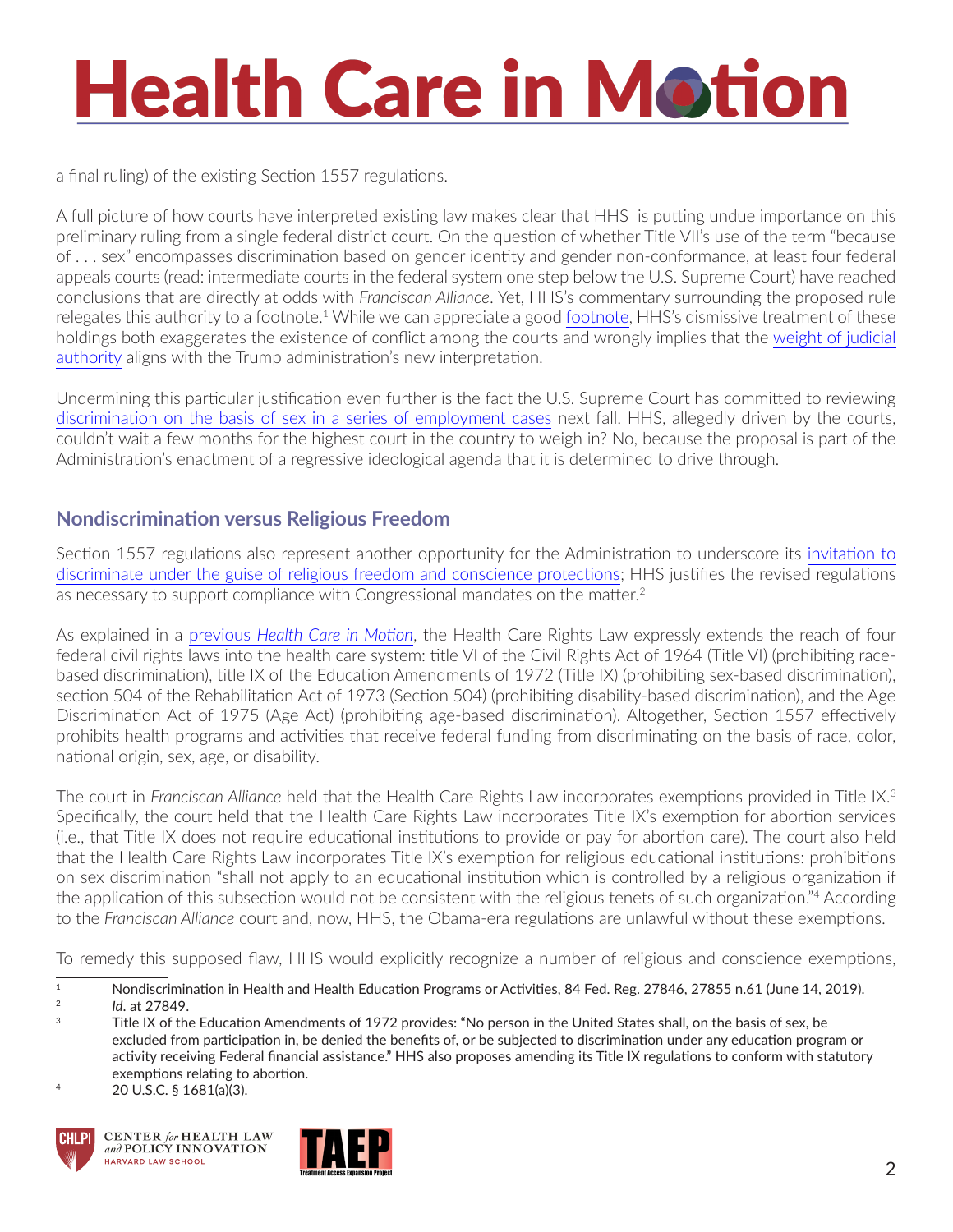including those lifted from Title IX and the laundry list of provisions that appeared in the Department's [final rule on](https://www.hhs.gov/sites/default/files/final-conscience-rule.pdf)  [conscience protections released last month](https://www.hhs.gov/sites/default/files/final-conscience-rule.pdf). 5 In doing so, HHS imposes broader exemptions than what's permitted by the ACA and erects additional barriers to health care access, particularly when it comes to sexual and reproductive health care.

As [others have noted](https://www.healthaffairs.org/do/10.1377/hblog20170102.058190/full/), there is nothing in the existing Section 1557 rule that undermines existing religious freedom or conscience rights. To the contrary, the preamble and text of the 2016 Section 1557 rule expressly stated that it was not intended to displace existing federal conscience protection laws (including the Religious Freedom Restoration Act), ACA provisions that reject an abortion coverage mandate, or state laws governing abortion.<sup>6</sup> This status quo thus belies the new statements of HHS that rulemaking is now necessary to protect religious freedom.

What Section 1557 and its implementing regulations demand, however, is a better balancing of patient rights (and safety and well-being) and religious liberty. Section 1557 and the principles underlying it are a much-needed counterweight; a legal framework that bellows commitment to health care access and establishes that nondiscrimination in health care—including protections based on gender identity and on a woman's reproductive choices—is indeed a compelling government interest.

The proposed rule, then, represents a heavy thumb on the scale for religious liberty across the board. Wherever the Trump administration makes policy on religious liberty, restrictions on abortion rights are not far behind. In this case, HHS proposes to erase the existing rule's explicit acknowledgment that discrimination on the basis of termination of pregnancy impermissibly harms women. In its place, HHS offers the following waffling commentary:

Although this proposed rule does not adopt a position on whether discrimination on the basis of termination of pregnancy can constitute discrimination on the basis of sex, it does not mean that OCR could not consider such claims of discrimination, such as discrimination on the basis of miscarriage or discrimination on the basis of medical complications resulting from a termination of pregnancy.7

In other words, when it comes to whether mistreatment on the basis of termination of a pregnancy would even be viewed as discrimination under the proposed rule, regulators at HHS seem to shrug their shoulders and say, "Maybe. . .if we feel like it." Imbuing the rule with so much wiggle room is an invitation for [bureaucrats to abuse their discretion](https://www.youtube.com/watch?v=0D7hFHfLEyk) in service of their preferred outcomes.

HHS strains to justify the scope of its actions. Applying rather [circular reasoning,](https://www.youtube.com/watch?v=8CVbku6nxhU) the Department cites to the Department of Justice's [April 5, 2019 brief](https://www.aclu.org/legal-document/franciscan-alliance-defendants-response-plaintiffs-motions-summary-judgment) in *Franciscan Alliance*–a brief written on behalf of HHS–to support the fact that the Health Care Rights Law "unambiguously includes Title IX's exemptions." The Title IX exemption for religious educational institutions is interpreted to balloon magically to the advantage of religious institutions generally without explanation. A section of the ACA permitting certain conscience-related exemptions in the specific context of abortion coverage—a provision of the law clearly labeled as pertaining to abortion—[grants, they claim,](https://www.youtube.com/watch?v=DK_0jXPuIr0) protection for health care providers with conscience objections to health care services *other than abortion*. Further, HHS clamors to expand religious protections while [minimizing](https://www.nbcnews.com/feature/nbc-out/religious-freedom-rule-could-cause-significant-damage-lgbtq-health-care-n1001996) experiences of discrimination and dismissing concerns of barriers

 $7 \,$  Nondiscrimination in Health and Health Education Programs or Activities, 84 Fed. Reg. 27870 n.159 (June 14, 2019).





<sup>&</sup>lt;sup>5</sup> These rules are being challenged on constitutional and other grounds in several [lawsuits](https://www.crainsnewyork.com/health-care/lawsuit-challenges-refusal-care-rule), including ones led by a handful of states and municipalities, the National Family Planning and Reproductive Health Association and Public Health Solutions, Inc., Planned Parenthood Federation of America, Lambda Legal, Americans United for Separation of Church and State, and the Center for Reproductive Rights.

<sup>6</sup> *See, e.g.*, 45 C.F.R. § 92.1(b)(2) ("Insofar as the application of any requirement under this part would violate applicable Federal statutory protections for religious freedom and conscience, such application shall not be required.").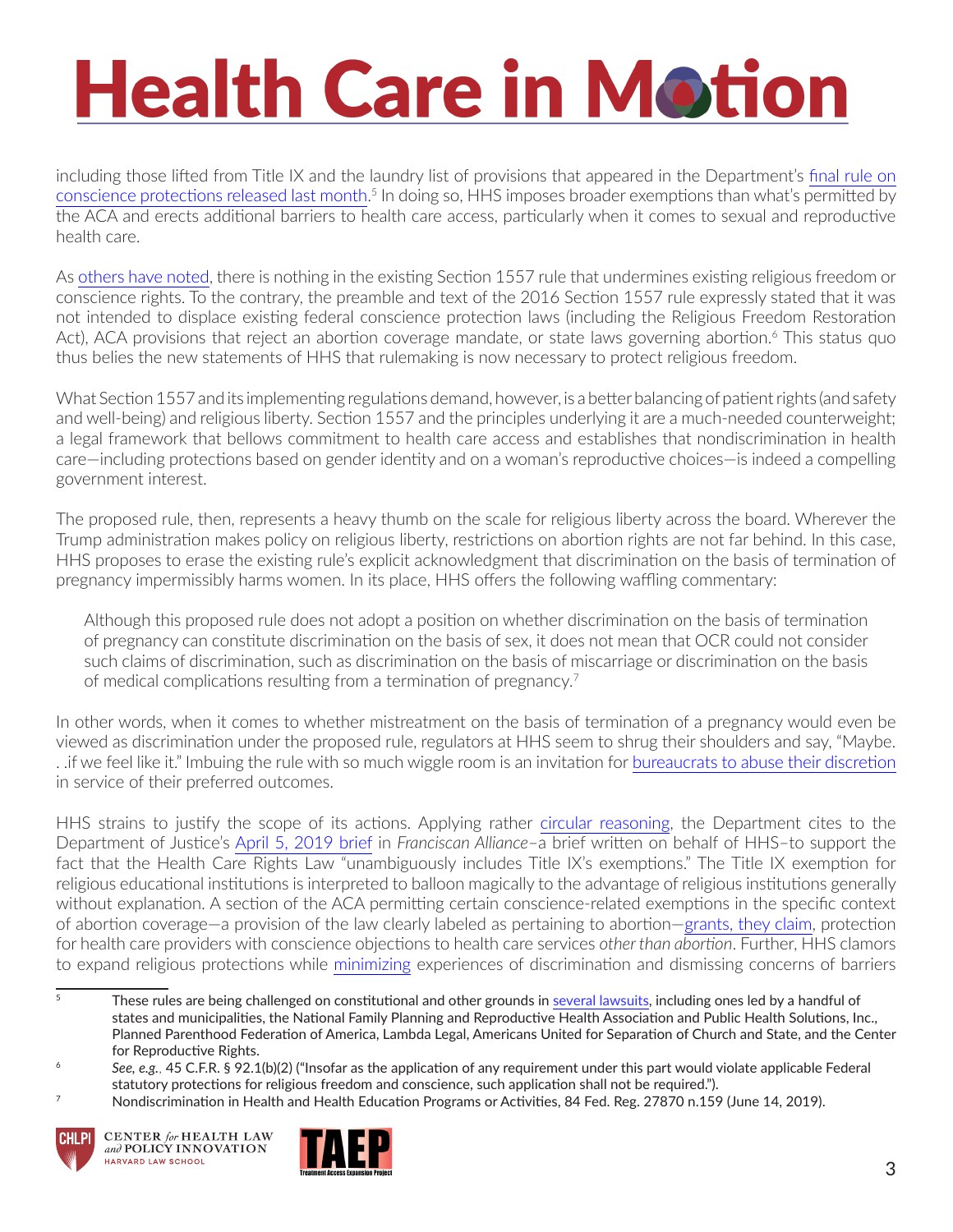to access as hypothetical. The Trump administration is fond of [attacking its critics](https://abcnews.go.com/Politics/education-secretary-betsy-devos-slams-obamas-transgender-bathroom/story?id=45690307) as "overreaching." [Hypocrisy, thy](https://www.washingtonpost.com/news/the-fix/wp/2017/04/18/trumps-old-tweets-are-quickly-becoming-a-minefield-of-hypocrisy/?utm_term=.b9634c46895a)  [name is Trump.](https://www.washingtonpost.com/news/the-fix/wp/2017/04/18/trumps-old-tweets-are-quickly-becoming-a-minefield-of-hypocrisy/?utm_term=.b9634c46895a)

#### **The Regulatory Burden of Providing Meaningful Access**

According to HHS, a third flaw in the existing Section 1557 regulation lies in the "substantial unanticipated burden" of compliance with various meaningful access provisions.8 Among other changes, the proposed rule takes an axe to the following requirements:

- [Notices of nondiscrimination:](https://www.hhs.gov/sites/default/files/sample-ce-notice-english.pdf) [Health care companies subject to Section 1557](https://www.chlpi.org/wp-content/uploads/2013/12/HCIM_6_05_2019.pdf) must publish and disseminate information about nondiscrimination, including that there are protections from discrimination, language assistance services, and grievance/complaint procedures.
- [Taglines:](https://www.hhs.gov/sites/default/files/sample-ce-tagline-english.pdf) A covered company must provide a short statement describing its ability to provide free language assistance services in 15 non-English languages.
- Language access plans: While not a requirement, language access plans (policies and procedures to guide staff in supporting meaningful access to low English proficiency individuals) are currently considered by OCR when evaluating an entity's compliance with Section 1557.
- Visual standards in video remote interpreting (VRI) services for low English proficiency individuals: VRI can be used to provide interpreter services when in-person services are not an option. HHS developed basic standards that apply when relying on VRI, including that voice transmissions are clear and audible, and that real-time video does not produce lags, choppy, blurry, or grainy images.
- Grievance and complaint procedures: Covered entities with 15 or more employees are required to designate a compliance coordinator and have in place written grievance procedures.

In justifying their termination, HHS characterizes such provisions as "not justified by need," "confusing," and "costly." Where was this concern for interrupting operations and imposing undue burdens on health care companies when HHS [cut payments](https://www.washingtonpost.com/nation/2018/08/28/trump-administration-pay-new-york-minnesota-lost-health-care-funds/?utm_term=.d12aa2b7b037) that [had been promised to insurers](https://www.scotusblog.com/2019/06/justices-bulk-up-next-terms-docket/) (and [froze other payments\)](https://www.baltimoresun.com/business/bs-hs-risk-payment-cuts-20180709-story.html), [supported Medicaid coverage](https://www.commonwealthfund.org/publications/issue-briefs/2019/mar/how-will-medicaid-work-requirements-affect-hospitals-finances)  [losses](https://www.commonwealthfund.org/publications/issue-briefs/2019/mar/how-will-medicaid-work-requirements-affect-hospitals-finances) that affect providers, imposed [burdensome reporting requirements](https://www.chlpi.org/wp-content/uploads/2013/12/HCIM_3_06_2019.pdf) on recipients of Title X family planning program funding, and otherwise caused [stock prices to fall](https://www.cnbc.com/2019/03/26/health-insurer-stock-fall-after-trump-administration-seeks-aca-overturn.html)?<sup>9</sup> According to HHS, if the proposed rule is enacted, "it would be less likely that covered entities would need to pay for legal advice or otherwise expend organizational resources to understand their obligations . . . . "<sup>10</sup> The health care industry has been in a constant state of flux the past few years at the federal level and, in its wake, the state level. Legal uncertainty abounds – much of it attributable to HHS itself.

More important, however, is the insufficiency of HHS's analysis. The Department focuses on factors such as the estimated costs of compliance with the notice and tagline requirements provided by a handful of Aetna and UnitedHealth Group representatives and a trade association. As regarding need, HHS claims that the general public is offended by receiving notices and taglines ("out of [environmental concerns](https://www.nytimes.com/interactive/2019/climate/trump-environment-rollbacks.html) or [annoyance](https://www.youtube.com/watch?v=DksSPZTZES0)"), and looks to the fact that

<sup>&</sup>lt;sup>10</sup> Nondiscrimination in Health and Health Education Programs or Activities, 84 Fed. Reg. 27876 (June 14, 2019).





<sup>8</sup> *Id*. at 27873.

<sup>&</sup>lt;sup>9</sup> It's also worth noting that the existing rule seeks to balance patient protections with compliance burdens. HHS heavily supported companies in complying with the requirements. The Department published template [materials](https://www.hhs.gov/civil-rights/for-individuals/section-1557/translated-resources/index.html) in 64 different languages, and a [list](https://www.hhs.gov/sites/default/files/resources-for-covered-entities-top-15-languages-list.pdf) of the most common non-English languages spoken in each state. The Department left it to the discretion of covered entities to determine what comprised a "significant communication" or "significant publication" such that the notice and tagline requirements may attach.